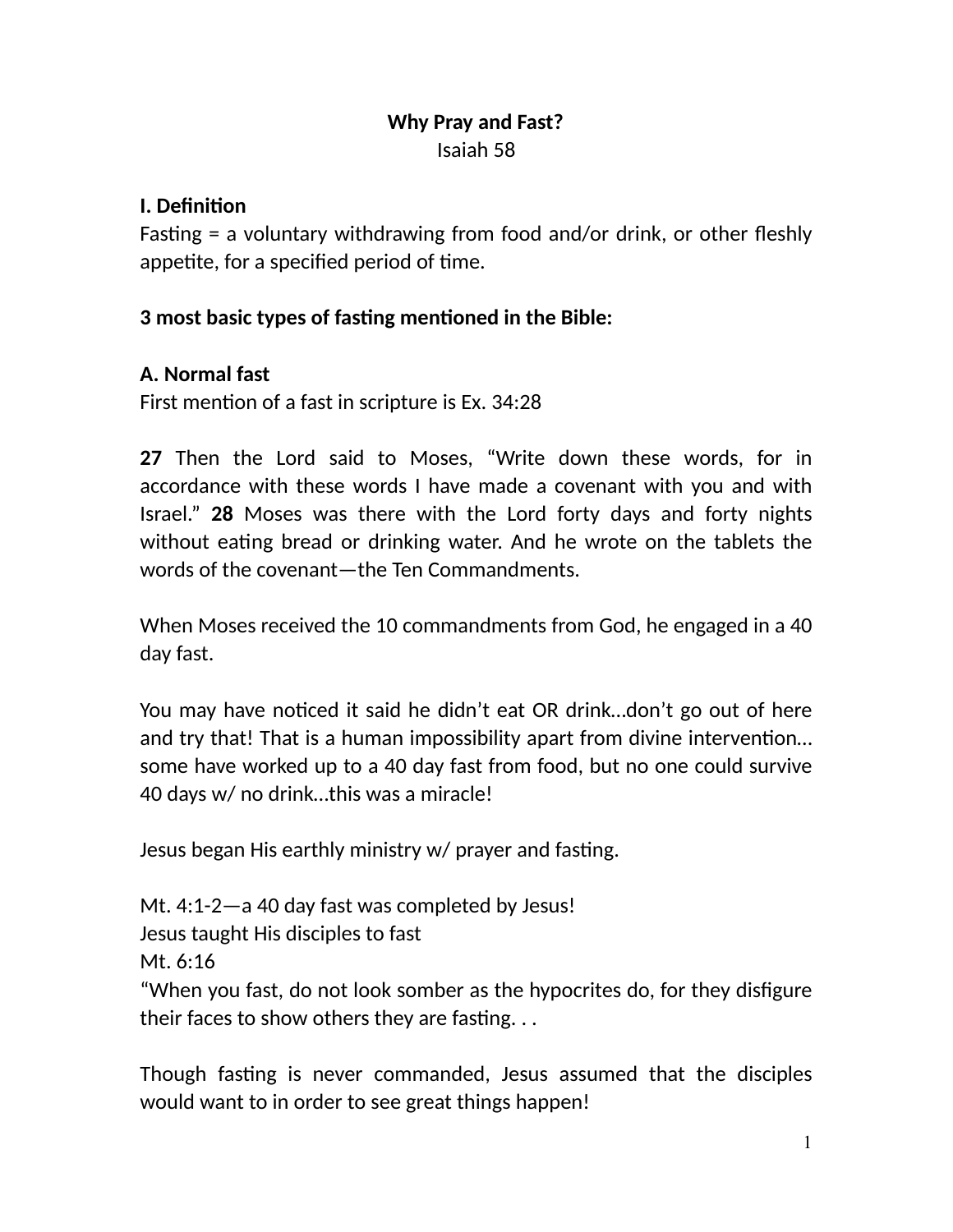There's not many guidelines given in scripture about fasting.

Normal fast is no food, only liquids like water, juice, etc…it can last for 1 day (judges 20:26—1 day fast) "Then all the Israelites, the whole army, went up to Bethel, and there they sat weeping before the Lord. They fasted that day until evening and presented burnt offerings and fellowship offerings to the Lord."

That's a good place to start!

3 day fast (Paul did this right after getting saved)

40 day fast (several examples in bible)

Several people alive today who have done 40 day fasts would say it was absolutely life-changing!

## **B. Partial fast**

Good if you have diabetes, hypoglycemia, or some other condition which precludes a normal fast.

In the partial fast you omit certain foods for a while, but not others.

Dan.  $1$ —he and 3 Hebrew children did a partial fast, and at the end were stronger and healthier than those eating what they wanted.

Elijah did this on 2 occasions/John Wesley was well known for going days on end eating only bread and water/some give up meats for a time, eating only vegetables/just skipping a meal to spend time in prayer would be another example of a partial fast

### **C. The absolute fast**

Moses went on this kind for 40 days, nothing enters your mouth at all…can be done for a very short time...consult a dr.!

### **II. Purpose of fasting:**

A way to seek God by denying the physical in order to focus on the spiritual…

…for this reason prayer and fas\*ng must always go together (or it does you no good spiritually!)

Of course, there are physical benefits: medical Doctors are discovering more and more benefits to fasting...because the body is designed to heal itself on a cellular level…as we eat and take in various toxins, processed foods,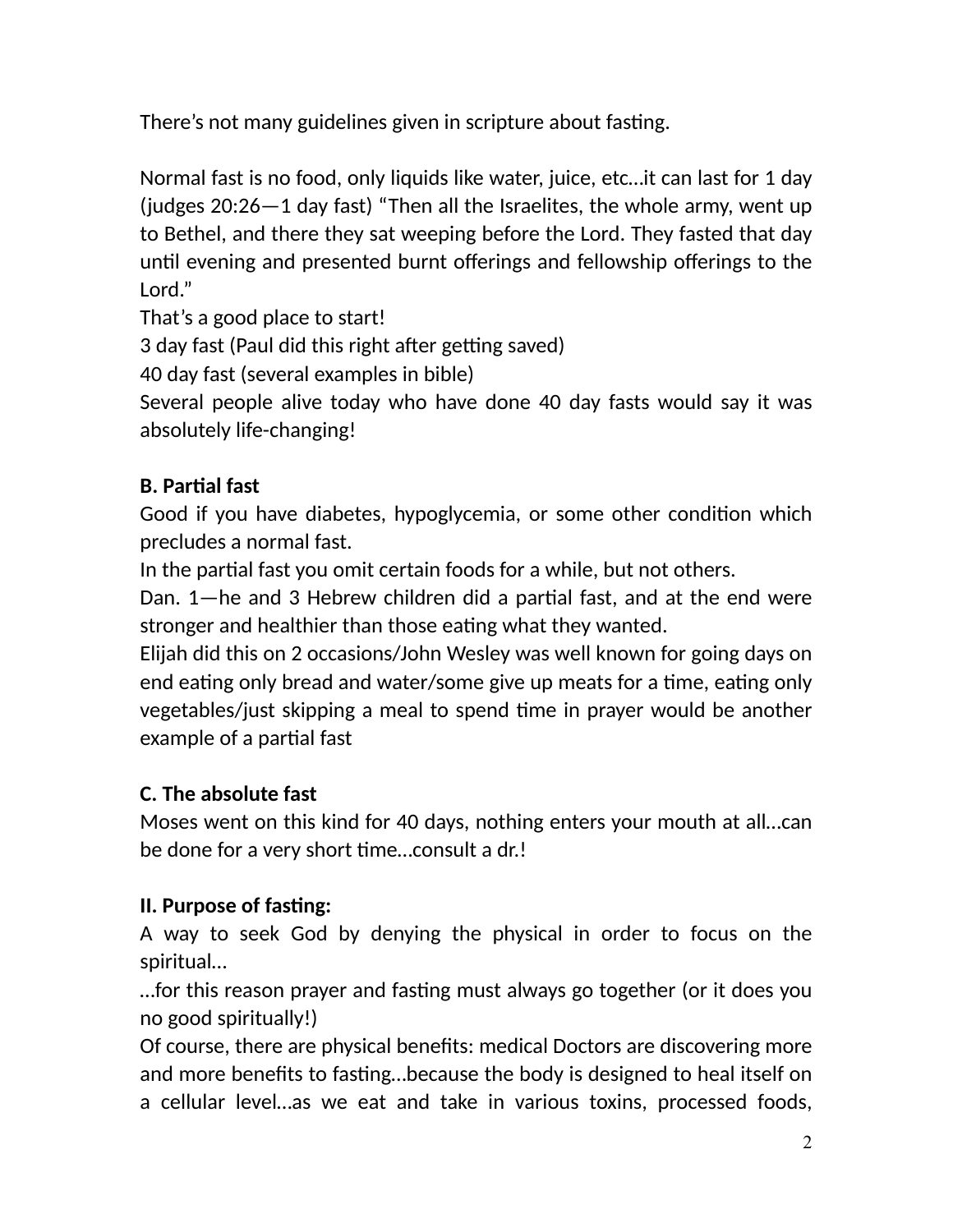medicines, etc., we hold a certain amount of poisons in our cells…but when we fast many of those things are flushed out of our system!

But if you want a spiritual benefit, make sure and take the time you would have in eating and transfer it to prayer time!

II Chron. 20: **3** Alarmed, Jehoshaphat resolved to inquire of the Lord, and he proclaimed a fast for all Judah. **4** The people of Judah came together to seek help from the Lord; indeed, they came from every town in Judah to seek him.

Ezra 8: 23 "So we fasted and petitioned our God about this, and he answered our prayer."

Nehemiah 1:4 says,

"When I heard these things, I sat down and wept. For some days I mourned and fasted and prayed before the God of heaven."

1 Corinthians 7:5 **"**Do not deprive each other except perhaps by mutual consent and for a time, so that you may devote yourselves to prayer. Then come together again so that Satan will not tempt you because of your lack of self-control."

Another point made by this verse is that when we fast it ought to be from ALL physical desires, not just food! Let go of the physical, focus on the spiritual!

Usually we fast and pray when we have a special need.

### **Read Isaiah 58**

# **58**

"Shout it aloud, do not hold back. Raise your voice like a trumpet. Declare to my people their rebellion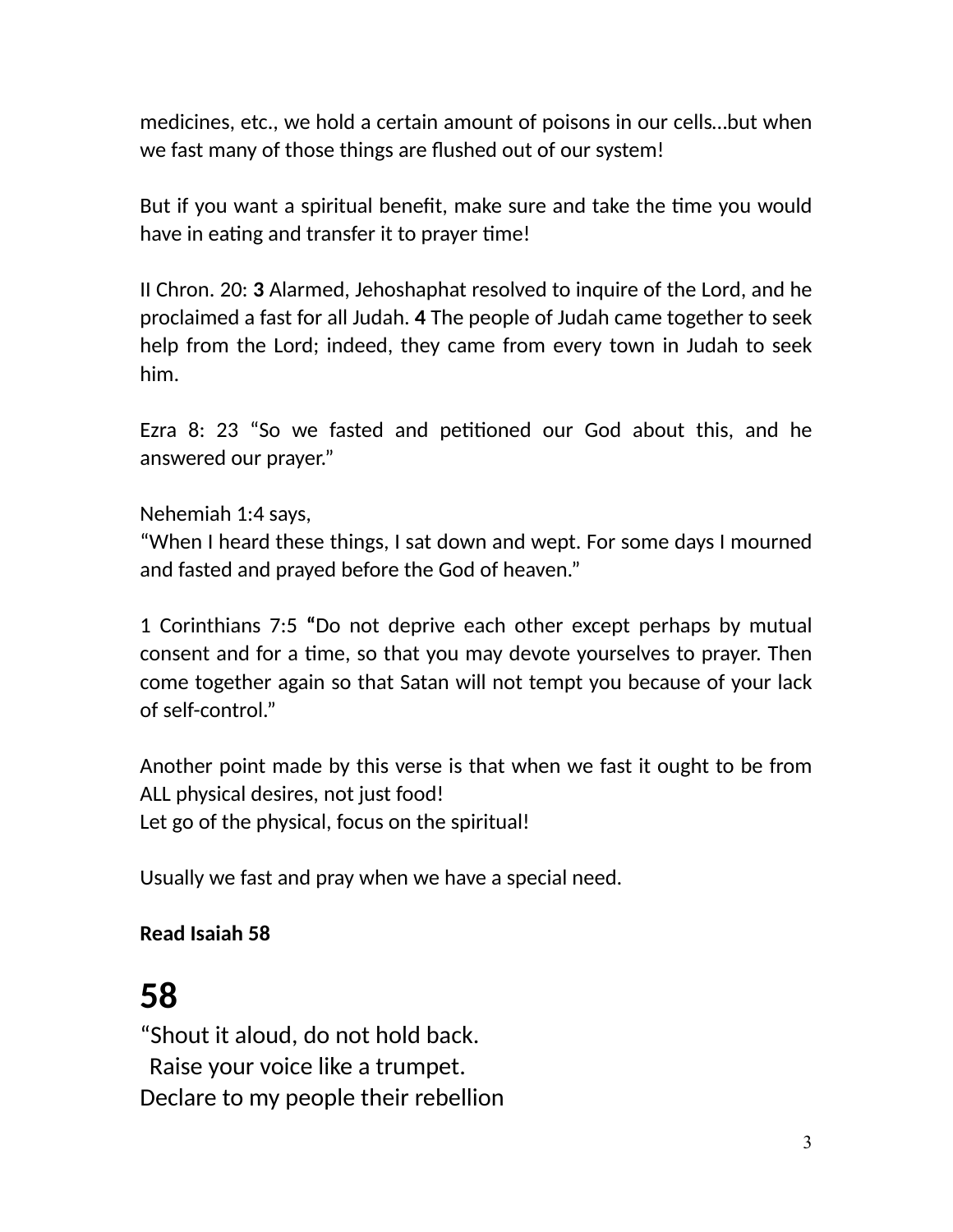and to the descendants of Jacob their sins.

**2** 

For day after day they seek me out;

they seem eager to know my ways,

as if they were a nation that does what is right

and has not forsaken the commands of its God.

They ask me for just decisions

and seem eager for God to come near them.

**3** 

'Why have we fasted,' they say,

'and you have not seen it?

Why have we humbled ourselves,

and you have not noticed?'

"Yet on the day of your fasting, you do as you please and exploit all your workers.

**4** 

Your fasting ends in quarreling and strife,

and in striking each other with wicked fists.

You cannot fast as you do today

and expect your voice to be heard on high.

**5** 

Is this the kind of fast I have chosen,

only a day for people to humble themselves?

Is it only for bowing one's head like a reed

and for lying in sackcloth and ashes?

Is that what you call a fast,

a day acceptable to the Lord?

**6** 

"Is not this the kind of fasting I have chosen:

to loose the chains of injustice

and untie the cords of the yoke,

to set the oppressed free

and break every yoke?

**7**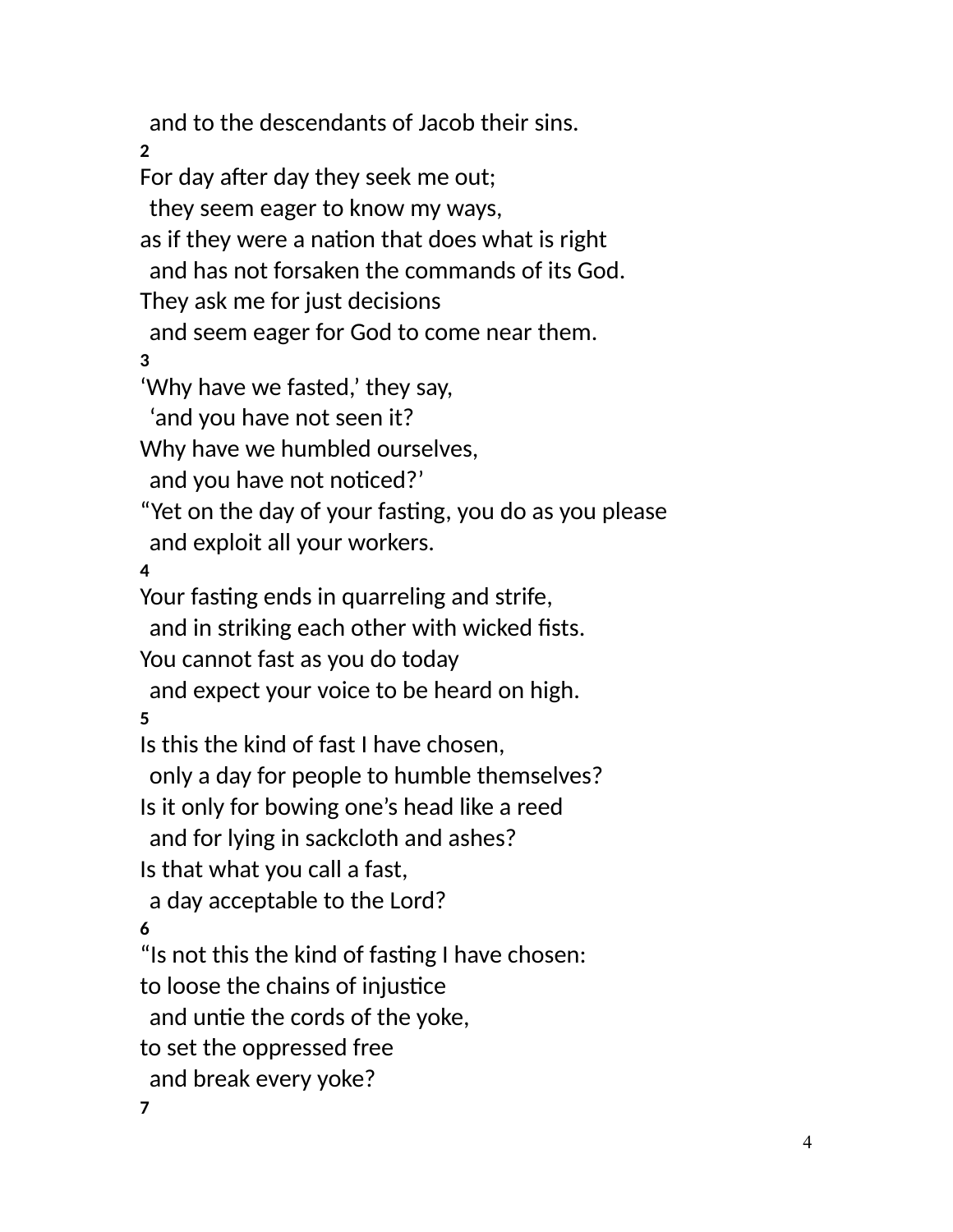Is it not to share your food with the hungry and to provide the poor wanderer with shelter when you see the naked, to clothe them, and not to turn away from your own flesh and blood? **8**  Then your light will break forth like the dawn, and your healing will quickly appear; then your righteousness $a$  will go before you, and the glory of the Lord will be your rear guard. **9**  Then you will call, and the Lord will answer; you will cry for help, and he will say: Here am I. "If you do away with the yoke of oppression, with the pointing finger and malicious talk, **10**  and if you spend yourselves in behalf of the hungry and satisfy the needs of the oppressed, then your light will rise in the darkness, and your night will become like the noonday. **11**  The Lord will guide you always; he will satisfy your needs in a sun-scorched land and will strengthen your frame. You will be like a well-watered garden, like a spring whose waters never fail. **12**  Your people will rebuild the ancient ruins and will raise up the age-old foundations; you will be called Repairer of Broken Walls, Restorer of Streets with Dwellings. **13**  "If you keep your feet from breaking the Sabbath and from doing as you please on my holy day, if you call the Sabbath a delight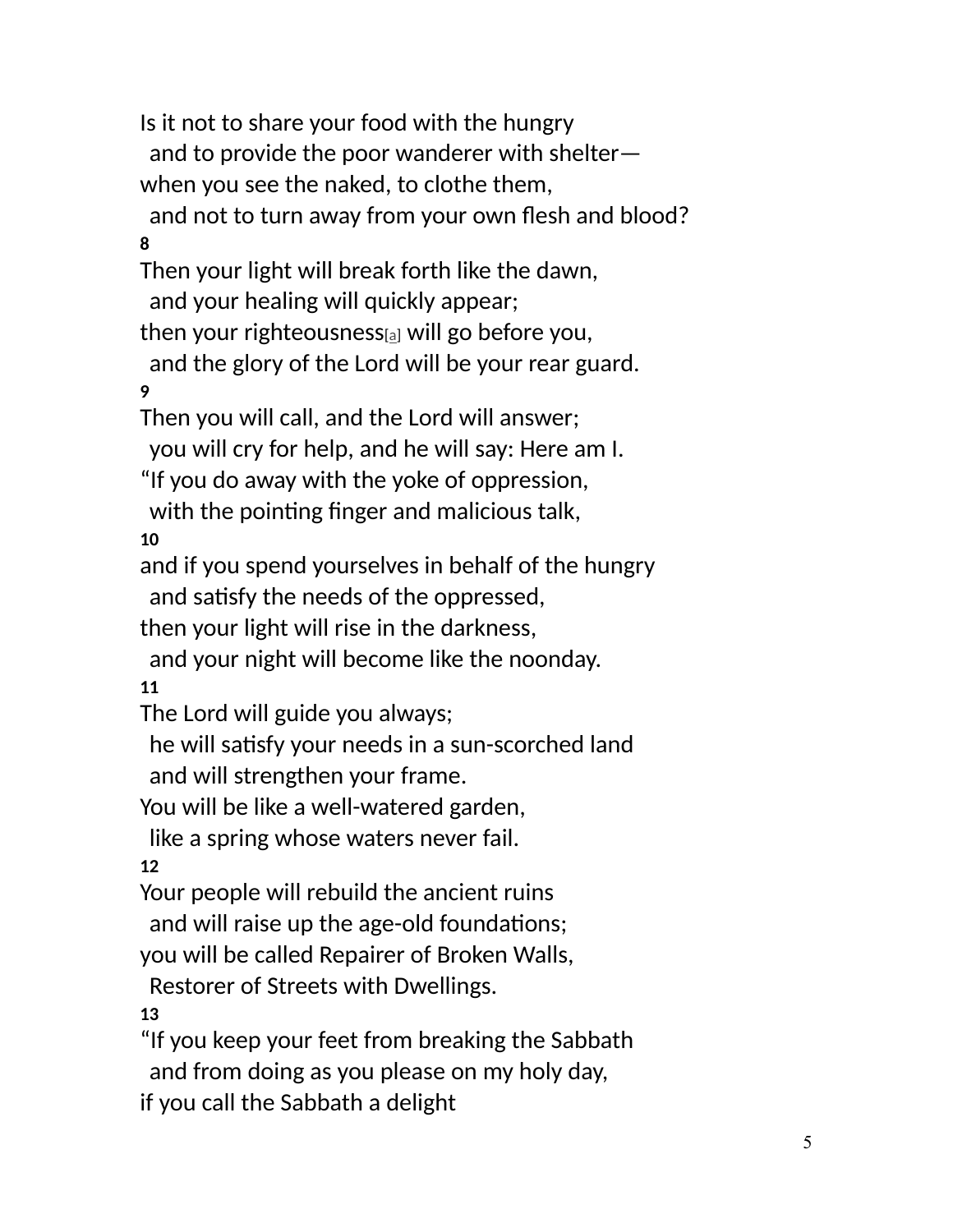and the Lord's holy day honorable,

and if you honor it by not going your own way

and not doing as you please or speaking idle words,

**14** 

then you will find your joy in the Lord,

 and I will cause you to ride in triumph on the heights of the land and to feast on the inheritance of your father Jacob."

For the mouth of the Lord has spoken.

## **God's 9 main purposes for fasting:**

Is. 58

# **1. Fasting to get freedom from addictions**

v. 6 "loose the chains" "Is not this the kind of fasting I have chosen: to loose the chains of injustice and untie the cords of the yoke, to set the oppressed free and break every yoke?

(things you'd like to lay down but have been unable to) "I've tried to quit smoking, but I can't!" Try fasting! Porn/alcohol/cussing/thought life...try fasting!

God has ordained that when we get serious about walking in victory we demonstrate it thru fasting...& He knows we're serious now!

# **2. Fasting to solve problems**

"undo heavy burdens" (v. 6) marriage in shambles/job problems? When it seems hopeless, no way out! God will deal w/ you powerfully when you stressed for weeks and months.

## **3. Fasting for revival and soul winning**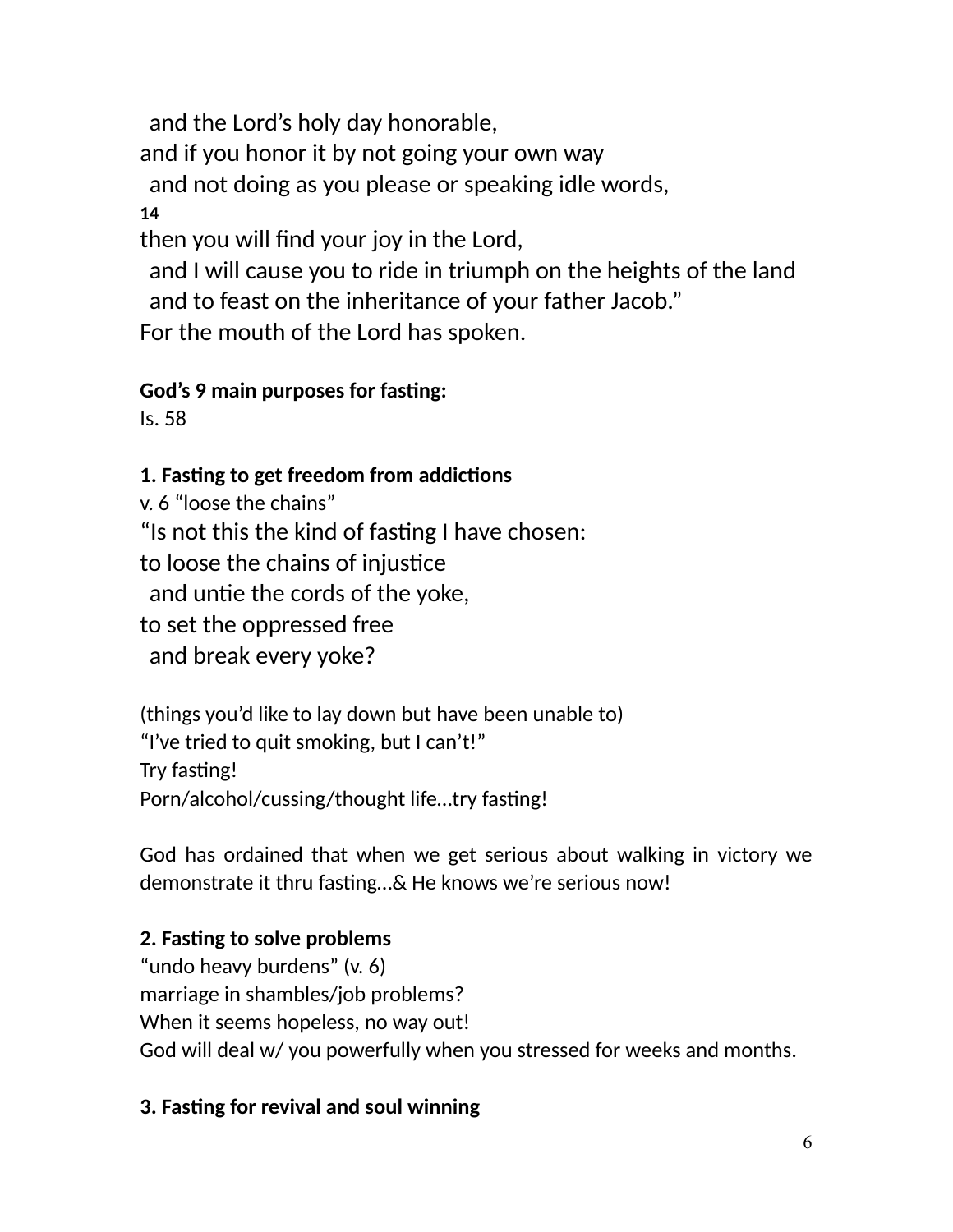v. 6 "to set the oppressed free"

I challenge you to do this this week!

### **4. Fasting to conquer mental and emotional problems**

v. 6 "untie the cords of the yoke"

I've never seen so many people stressed out, under such emotional strain as this year!

## **5. Fasting to meet the physical needs of others**

v. 7 "share" Is it not to share your food with the hungry and to provide the poor wanderer with shelter when you see the naked, to clothe them, and not to turn away from your own flesh and blood?

…to cut back once in a while and give that food or \$ to feed the poor (special blessing in scripture!)

## **6. Fasting for clearer insight in decision-making**

Different than problem-solving…this is when you're seeking God's will in a major area of life…you're at the fork in the road and don't know which way to go.

[job offers/transfer/dating/ministry/college] v. 8 "light break forth"

"Then your light will break forth like the dawn,

and your healing will quickly appear;

then your righteousness will go before you,

and the glory of the Lord will be your rear guard."

…it's like God turns on the lights and now you know what to do!

## **7. Fasting for health reasons or healing**

Have a loved one that's terminal? Our maybe you are having health issues. Get serious and fast! When there's no hope from a human perspective, put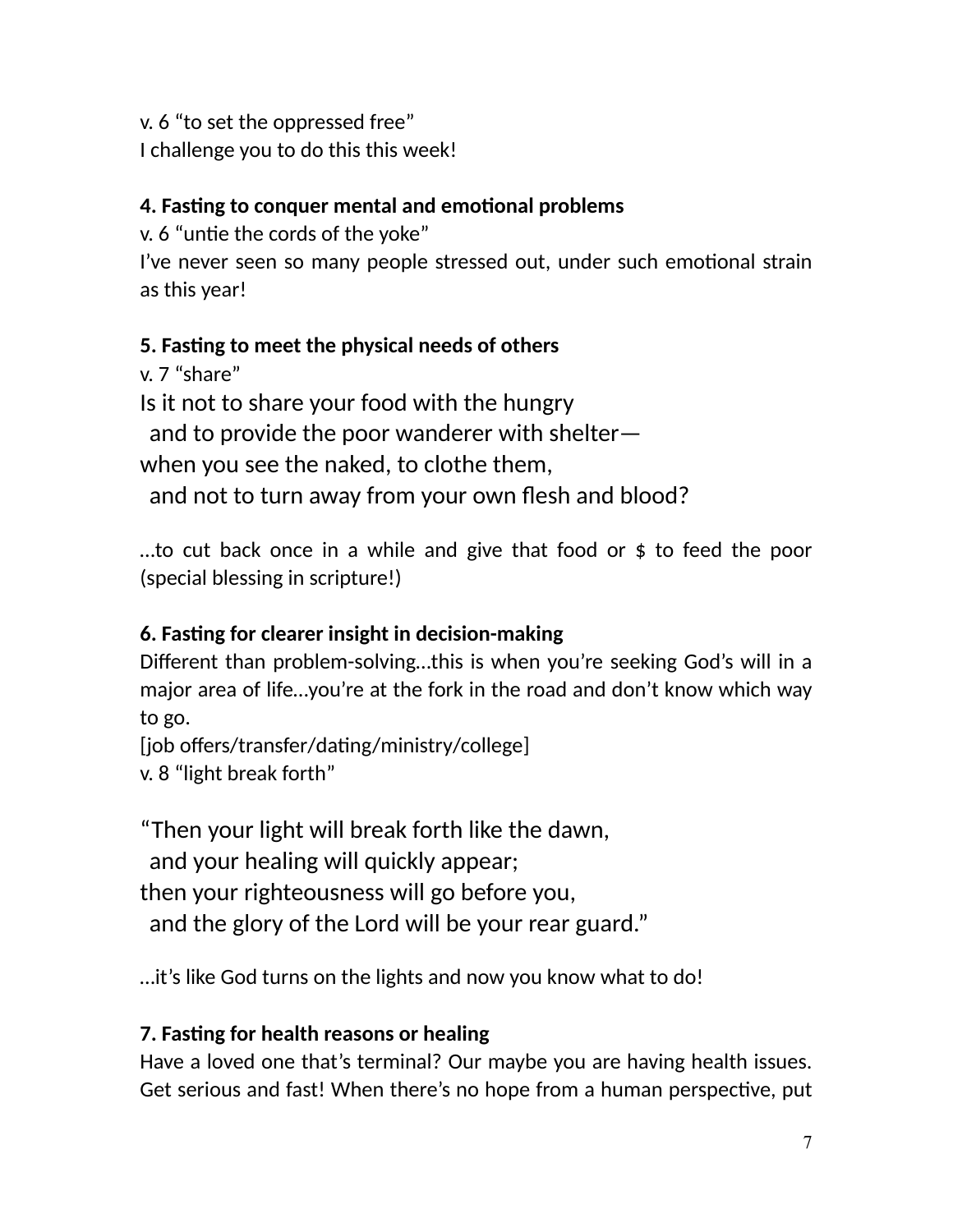it in God's hands…it may be His will to honor that.

v. 8 "your healing will quickly appear"

### **8. Fas4ng for a more righteous life and influen4al tes4mony**

v. 8 "your righteousness will go before you"

It's easy for a Christian to grow cold...so say, Lord, light a fire under me! Make me like I was when I was first saved!

If you get serious enough to deny yourself in the physical realm, it will be amazing what God will do in your soul spiritually!

### **9. Fasting for the glory of the Lord, to protect us from the evil one**

v. 8b "glory of the Lord will be your rear guard"

Application:

Spiritually—have a loved one under Satanic oppression, or possession?

#### Mt. 17:16-21

**16** I brought him to your disciples, but they could not heal him."

**17** "You unbelieving and perverse generation," Jesus replied, "how long shall I stay with you? How long shall I put up with you? Bring the boy here to me." **18** Jesus rebuked the demon, and it came out of the boy, and he was healed at that moment.

**19** Then the disciples came to Jesus in private and asked, "Why couldn't we drive it out?"

**20** He replied, "Because you have so little faith. Truly I tell you, if you have faith as small as a mustard seed, you can say to this mountain, 'Move from here to there,' and it will move. Nothing will be impossible for you."

Apply this to our nation now: who would have ever thought we'd live under threat of something like a smallpox attack, anthrax attack, biochemical attack, bird flue, Zika virus, cancer, ISIS, North Korea, China, and now Covid-19 these are perilous times...and we should pray and fast!

### **III. The benefits of fasting:**

#### A. More time to pray

Fasting can began  $w/$  people who can't eat for challenging reasons (waiting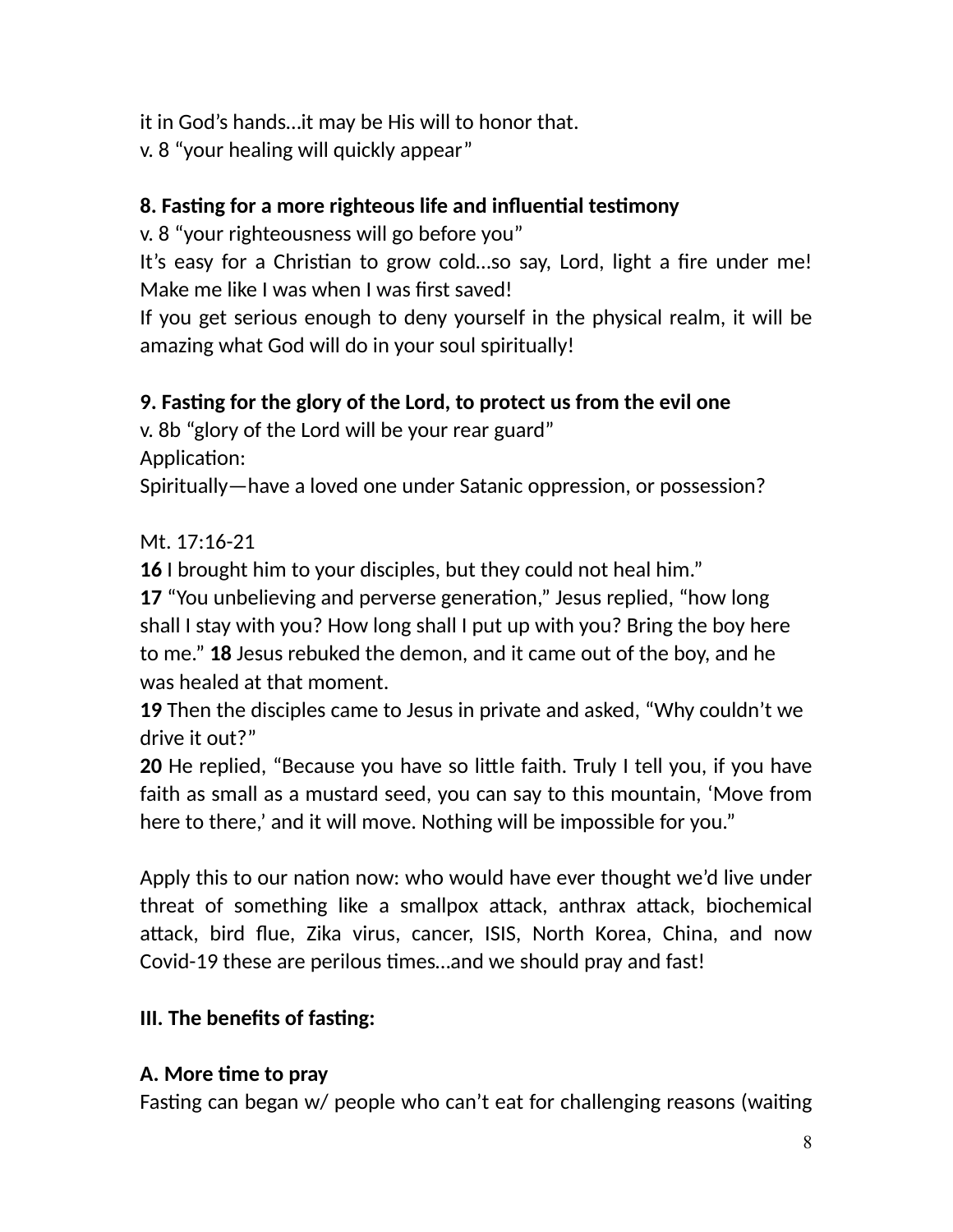in surgery waiting room...can't eat, time on hands, might as well pray (I Sam. 1:7—Hannah)...death of loved one: it's a good way of demonstrating our grief over that. (II Sam. 3:35—Abner died, David fasted)

Many of us talk about being grieved over abortion, but have we demonstrated that grief? Burdened for revival in our church! Have we fasted?

Fasting is also a way of encouraging grief over sin ...ever wished you were more burdened over sin? one way to cultivate grief is fasting.

**B. Fasting makes our heart more attentive to God.** Amazing how much time you have on your hands if you're not eating, preparing, cleaning up after supper, watching tv, or engaged in other fleshly endeavors.

#### **C. Fasting demonstrates to God our seriousness**

...about wanting a spiritual breakthrough... The Hymn Thy Life for Thee says "I gave my life for thee, what hast thou giv'n for Me?"

Most of us live to eat…few eat to live! When we get serious w/ God, He gets serious w/ us!

### **IV. Potential Dangers of Fasting**

(but blessings far outweigh!)

### A. Attempting to manipulate God **w/** our fasting

vv. 1-9 Israel was living wickedly, but they would fast for things they wanted, but then when their fasting didn't produce the desired results, they'd get angry w/ God and say, well, a lot of good it does to fast! God rebukes them here for fasting incorrectly…trying to appease God who was angry w/ their sin!

Fasting is meant to change our circumstances...and to change US, not to change God!

Ill.—worship: why does God demand ? Does he have a huge ego? No, He doesn't require worship for what it does for Him, but for what it does for US!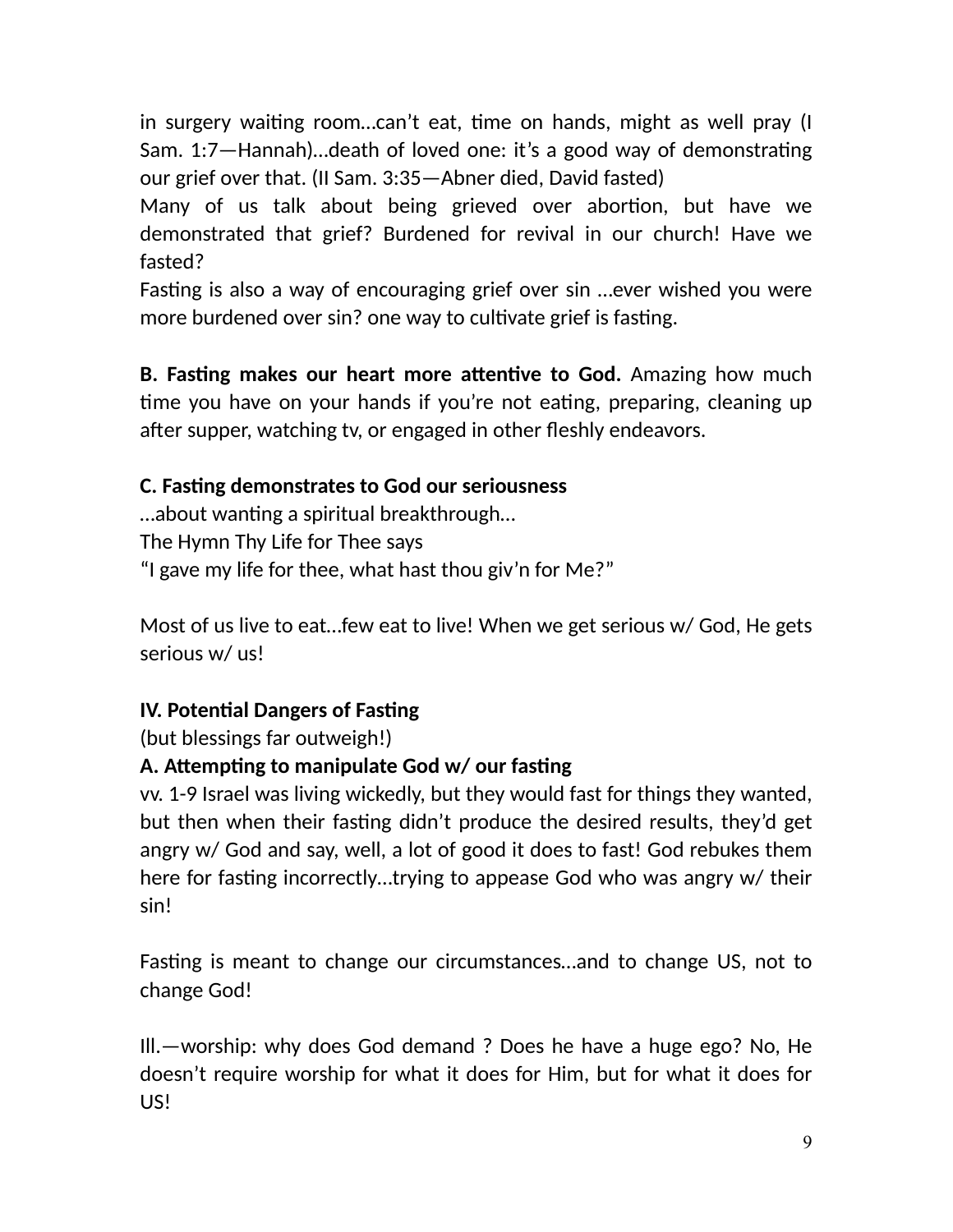God's not more holy or righteous because we worship Him…the rocks would cry out if we don't!

So, if we fast knowing we have unrepentant sin in our lives, we're defeating the whole purpose.

Also, if we're fasting in order to find a desired result...we have to leave the result in God's hands, and accept the results as His will.

Just because we fast it doesn't produce a blank check made out from God to us.

Fasting will help us to receive God's will w/ grace!

#### **B. Attempting to impress others w/ our fasting**

Mt. 6—desire for people to know how "pious" you are. Exception would be someone who needs to know...spouse if they're cooking for you, etc.

#### **C. Becoming legalistic about fasting**

Gal. 5:1—stand fast in the liberty you've received…be not entangled again w/ yoke of bondage

Jesus does say "when you fast" not if you fast to his disciples…not a thing to look down your nose at others about if they don't fast.

#### **D. Becoming prideful about fasting**

Lk.  $18:10-14$  tithe and fast twice a week (tithe twice!)

I pray you depart here knowing that implementing fasting in your spiritual journey can change your life. Jesus, Moses, Elijah, and Joshua each fasted 40 days. Each forever changed the world.

I challenge you this week to spend Wednesday fasting and praying. Don't watch TV and limit getting online unless necessary for work. Focus on Jesus and when you get hungry pray.